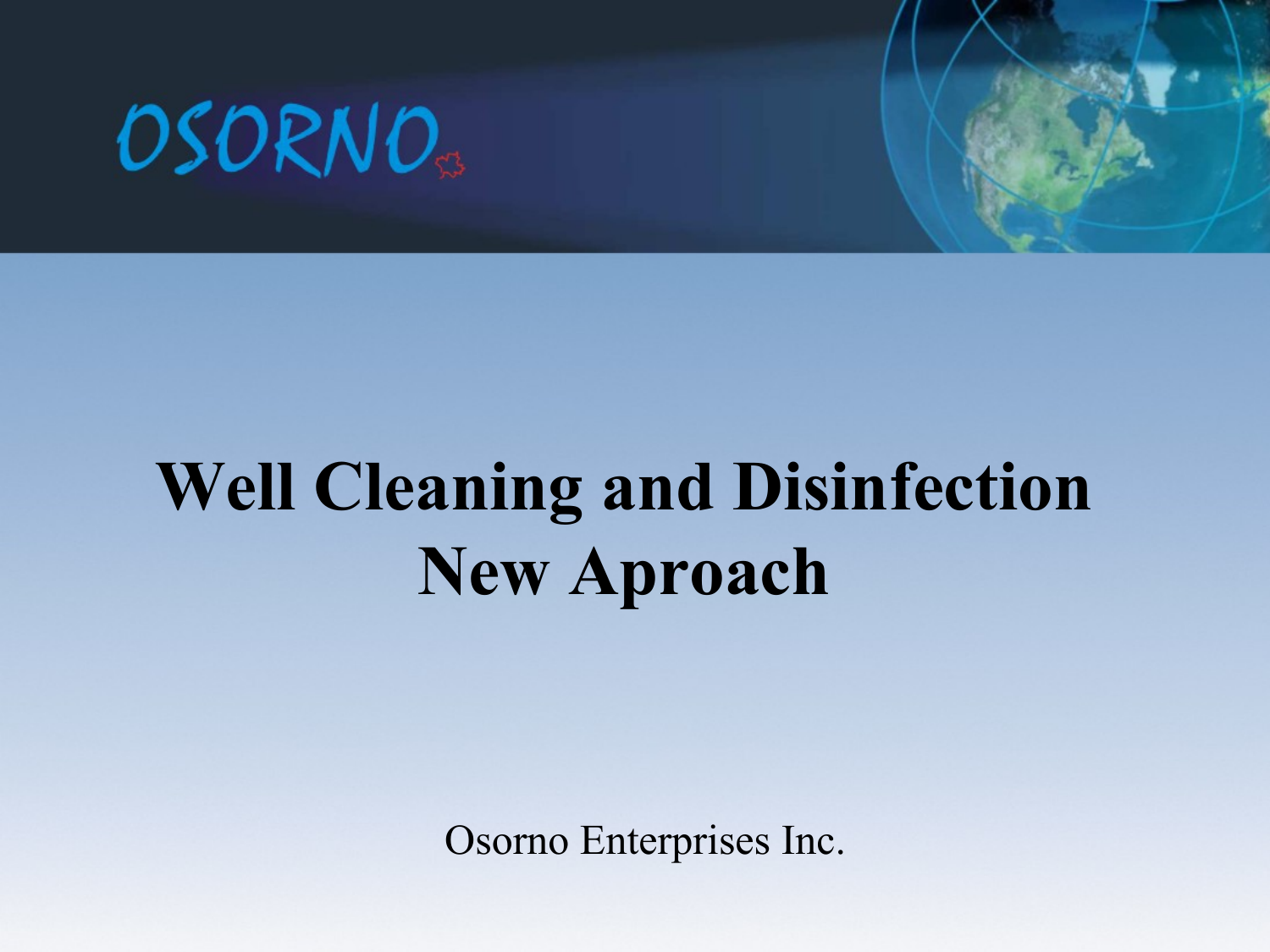## **Common Practice Expected Results**

#### **1. Well Cleaning -**

Hydrochloric ("Muriatic") Acid (HCl) - technical grade - 33-37%

Dissolving of all precipitated minerals - screen cleaning

#### **2. Well Disinfection by Shock Chlorination -**

Sodium Hypochlorite either as bleach (nominally  $6\%$ ), or as commercial grade (12%)

Destruction of bacteria that have contaminated the well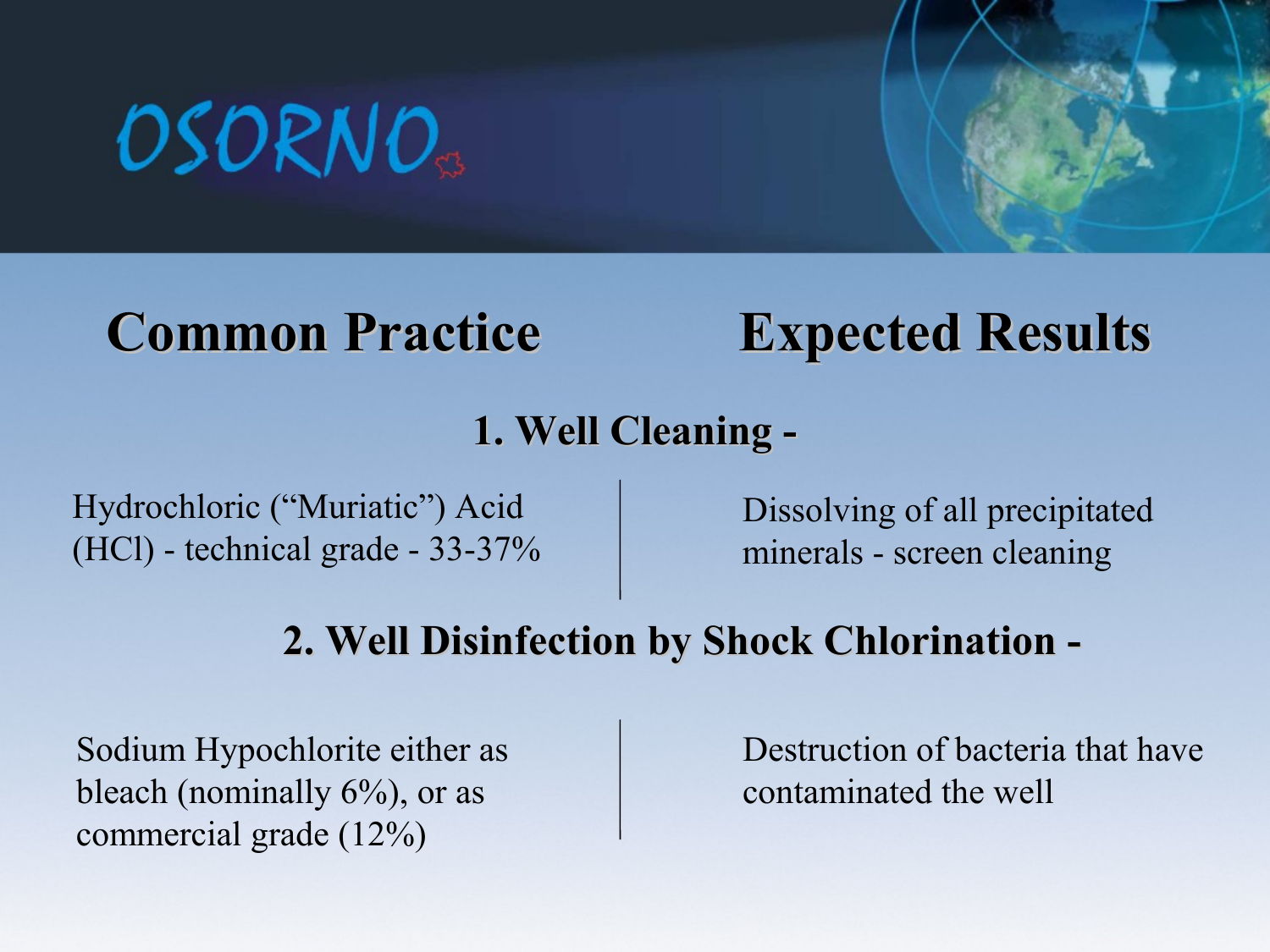## **"Side Effects" of Common Practice**

### **1. Well Cleaning -**

High aggressivity of the solution can lead to disintegration of the well materials, such as the partial dissolution of the screen (potential of contamination with heavy metals!), partial dissolving of the sediments surrounding the screen area, and - worst case - collapsing of the well

#### **2. Well Disinfection by Shock Chlorination -**

The alkalinity of the solution causes the precipitation of calcium carbonate, so that the shock chlorination is often accompanied by a clogging effect. The precipitate also encapsulates bacteria, making this practice less effective.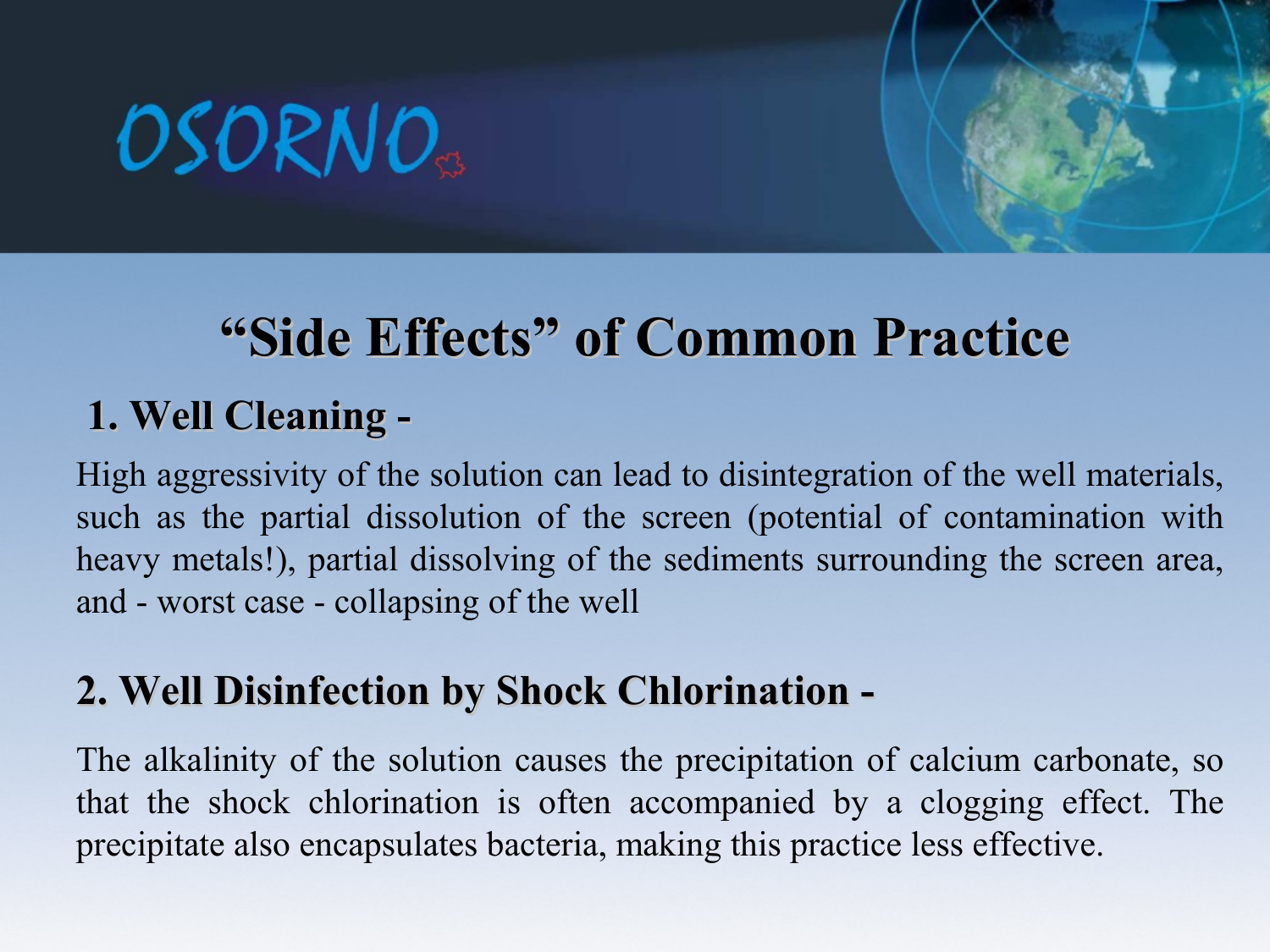## **Why "Side Effects" of well cleaning**

#### • Material of the well casing and screen

In cases when materials are stainless steel, carbon still or concrete, concentrated hydrochloric acid will intensely corrode casing and the screen, possibly up to total disintegration.

• Gravel pack around screen area

Gravel or sand that surrounds screen area in part always contain carbonates as a natural binder, which dissolves in concentrated hydrochloric acid.

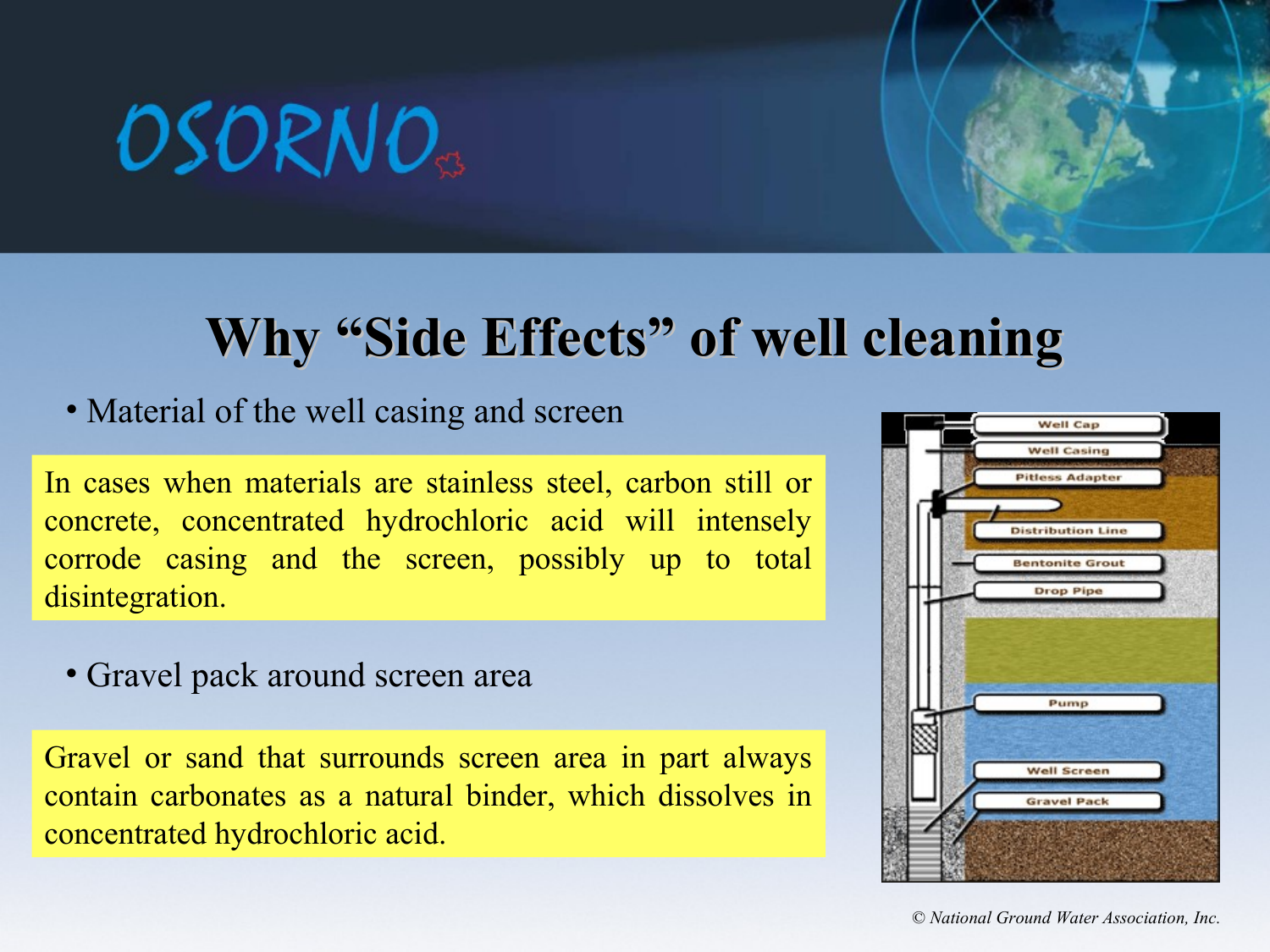OSORNO<sub>®</sub>

### **Why "Side Effects" of shock chlorination**

Increased pH of the well water forces precipitation of carbonates which can clog the screen and at the same time encapsulate bacteria in the precipitated particles.

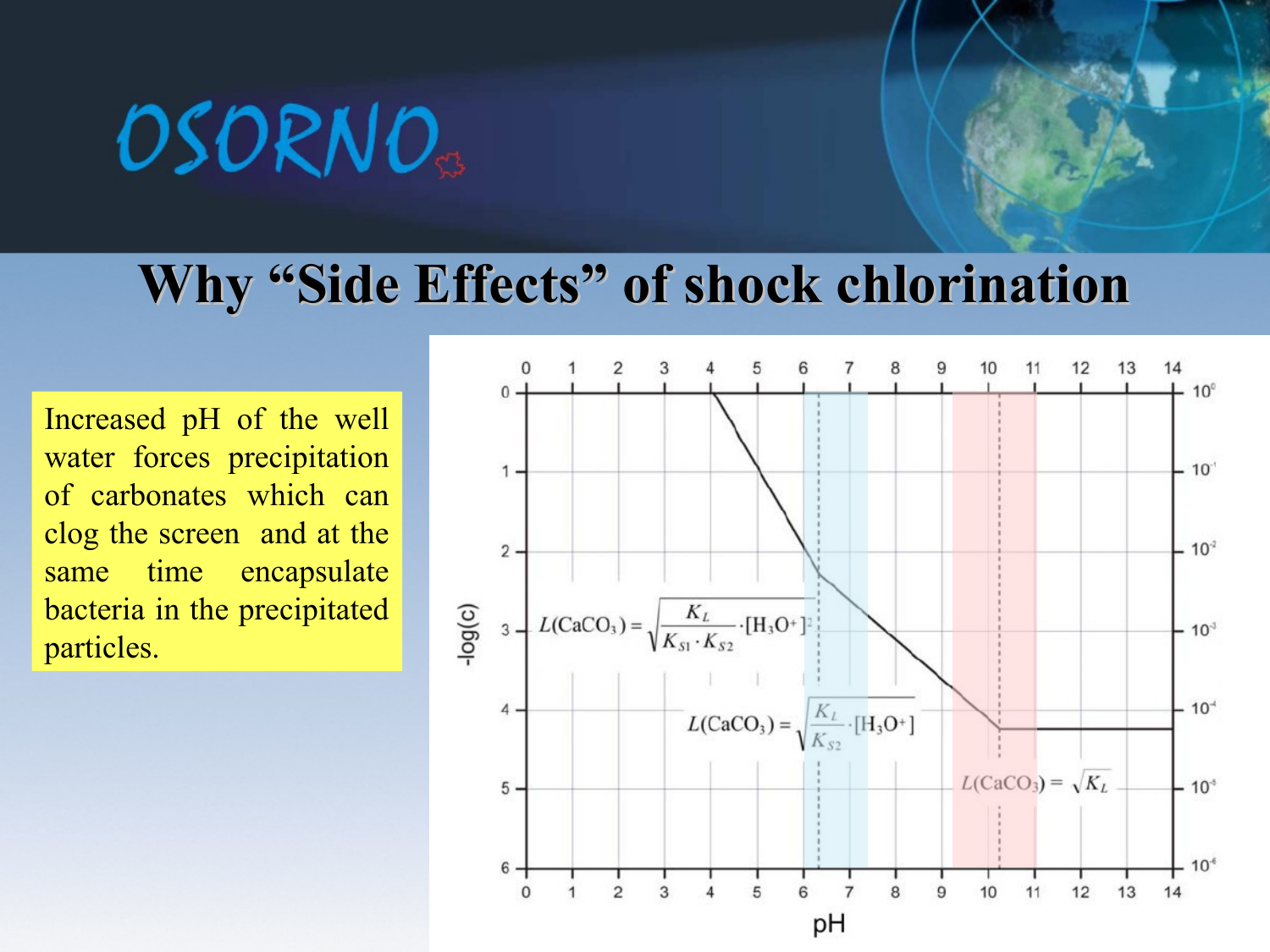

## **Why is acidity needed?**

• Mineral scaling (carbonates, iron and manganese oxides) are soluble only under acidic condition.

• Hypochlorite **must never be used** under acidic condition, danger of escaping chlorine gas!

• One can occasionally hear that bleach should go into the well first, followed by jars of vinegar. Not only does this violate the safety rules laid out on MSDS for hypochlorite, it also contaminates the well with THMs!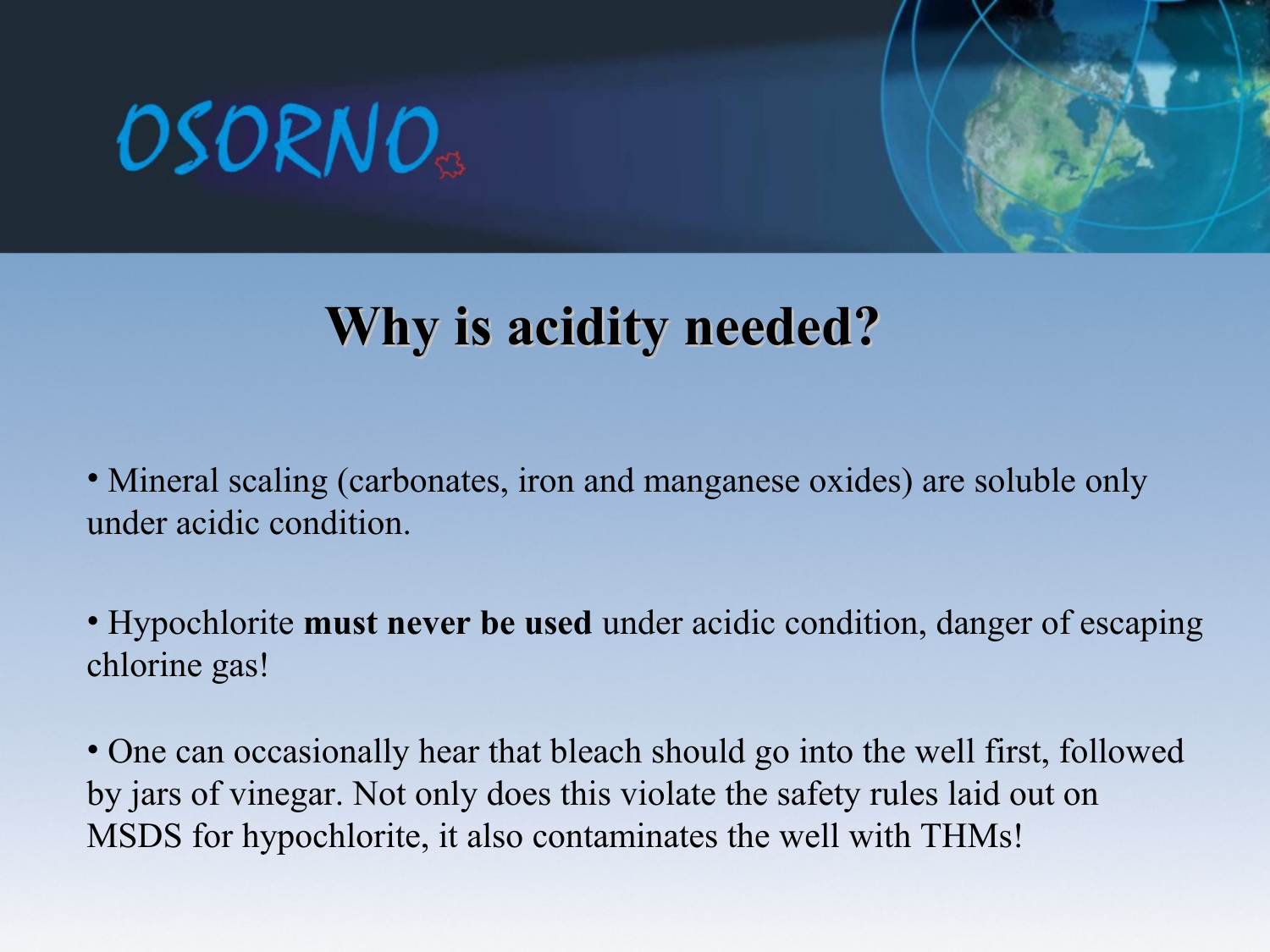

### **Well Cleaning and Disinfection the New Approach**



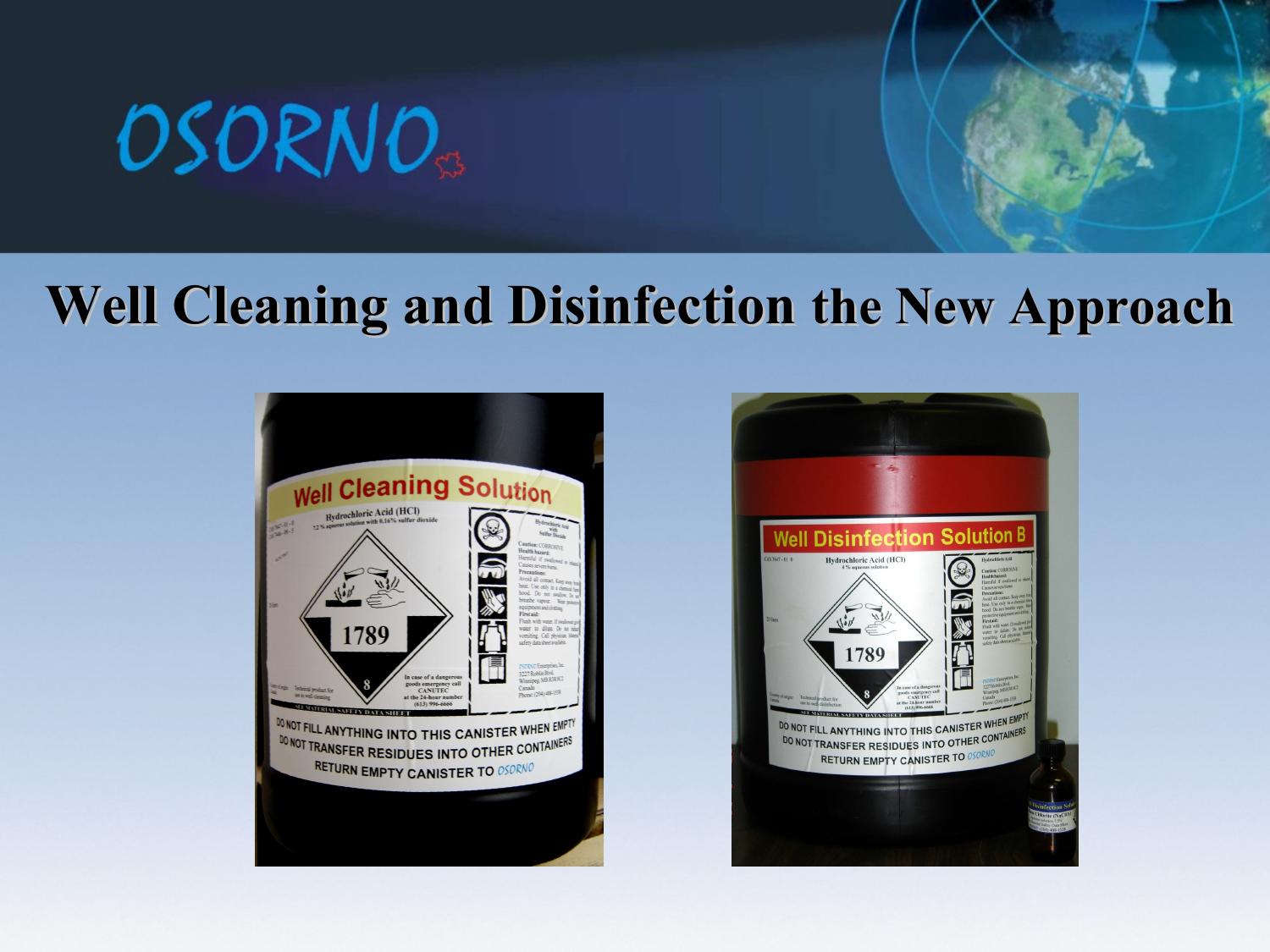## OSORNO<sub>®</sub>

## **Well Cleaning and Disinfection - the New Approach**

On September 2006 we had an opportunity to apply our well Cleaning and Disinfection solution for the first time. It was as successful as we had expected.



*The first application was done at a private well in Miami, RM of Thompson, Manitoba.*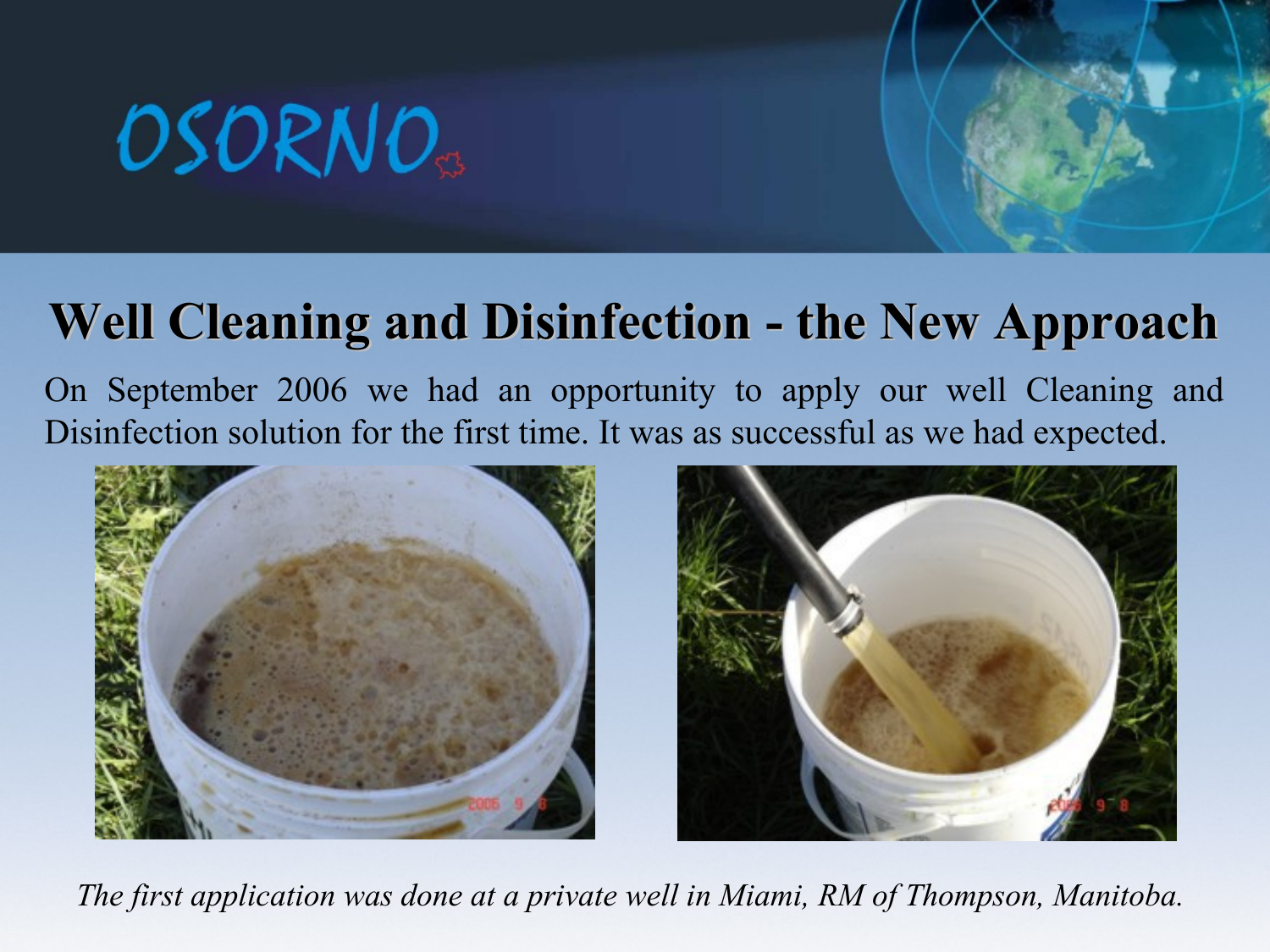

### **Well Cleaning and Disinfection - the New Approach**



*Efficiently removed deposits in the well casing to the extent that the well productivity increased. Totally eliminated all iron related bacteria (within 1 hour), and the microbial community associated with them. Completely removed fluorescing Pseudomonadae, Amount of slime bacteria decreased dramatically (more than 60 times).* Data provided by Avalon Institute of Applied Science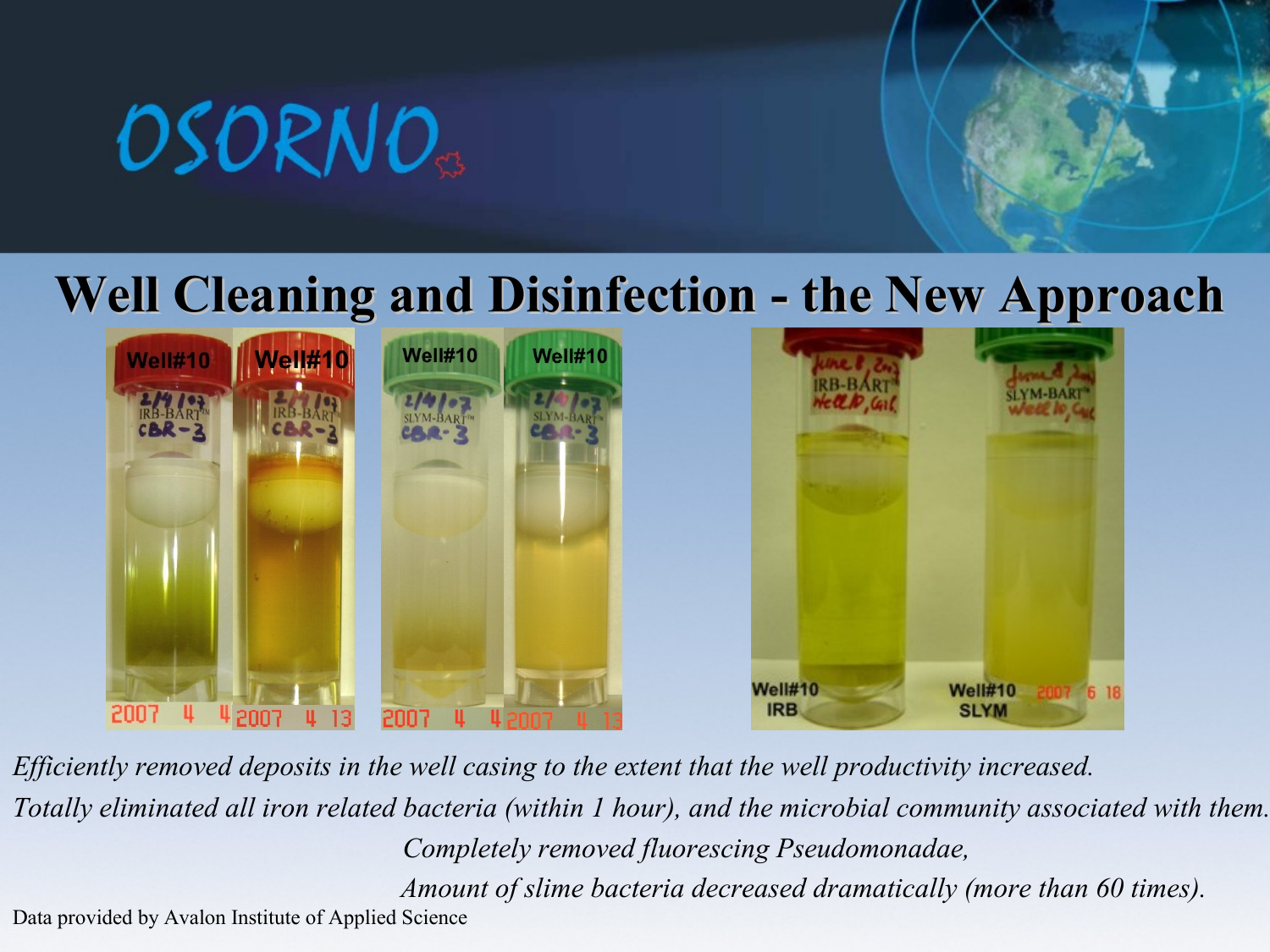## **Well Cleaning and Disinfection - the New Approach**



- This well has never been cleaned before
- Well diameter 0.76 m (30"), depth 22 m (70"), water volume 6,200 L
- Used 160 L of Cleaning solution and 100 L Disinfection solution
- Total application time for both solutions about 6 hours

Analysed samples taken before (1) well treatment and after (2) well cleaning and disinfection *Amount of slime bacteria >1,800,000 cfu/mL Amount of iron bacteria about 35,000 cfu/mL* (1)

**(2)** *Amount of bacteria after well treatment reduced 10 times*